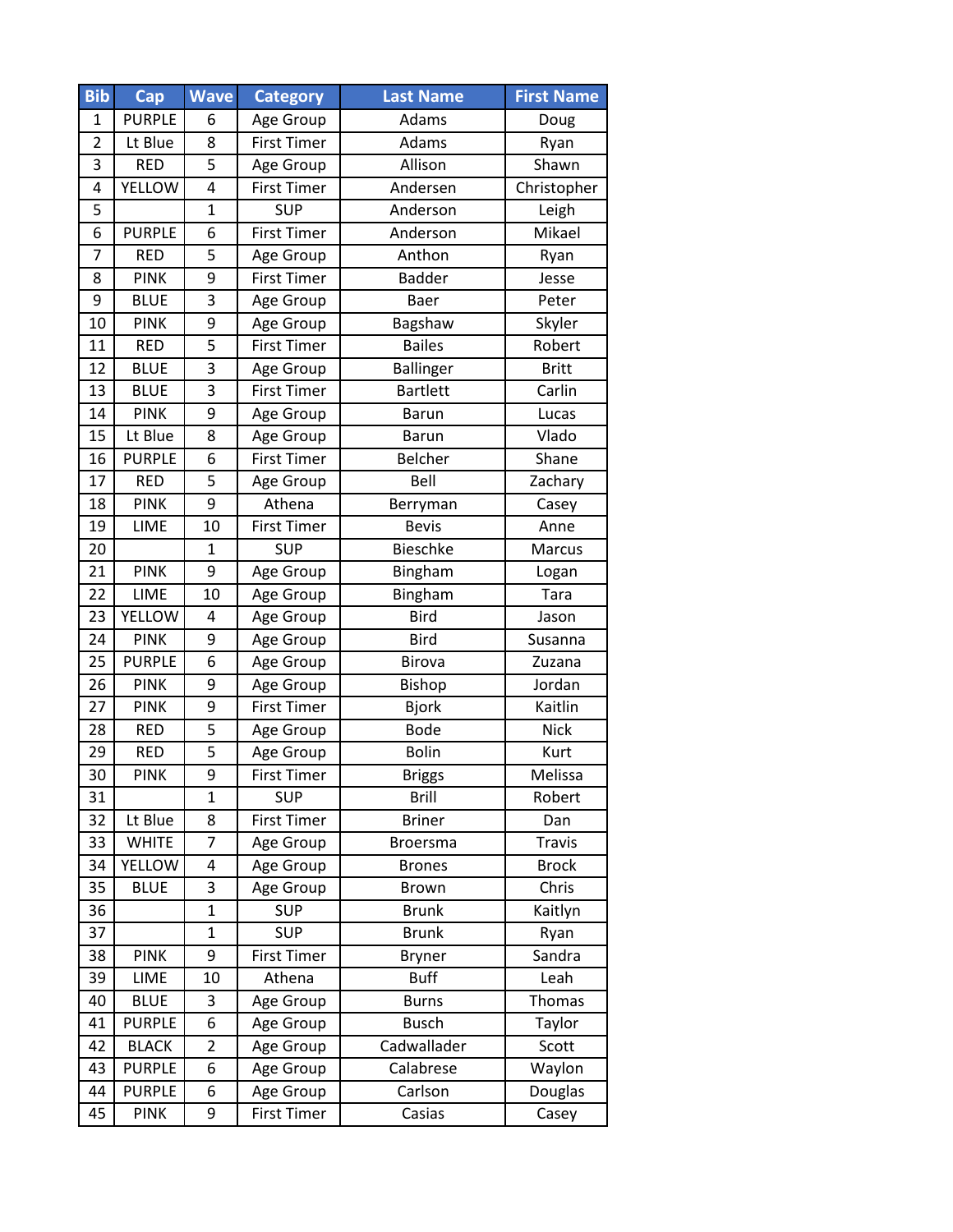| 46 | <b>RED</b>    | 5              | Age Group          | Challenger-smith   | Charlene       |
|----|---------------|----------------|--------------------|--------------------|----------------|
| 47 | Lt Blue       | 8              | Age Group          | Chokran            | Greg           |
| 48 |               | $\mathbf{1}$   | <b>SUP</b>         | Christian          | Dan            |
| 49 | <b>YELLOW</b> | 4              | Age Group          | Cisco              | <b>Trina</b>   |
| 50 | <b>PURPLE</b> | 6              | Age Group          | Clay               | Kevin          |
| 51 |               | $\mathbf{1}$   | <b>SUP</b>         | Clouse             | Wade           |
| 52 | <b>RED</b>    | 5              | Age Group          | Conway             | William        |
| 53 | <b>WHITE</b>  | 7              | Age Group          | Corteo             | Jennifer       |
| 54 | Lt Blue       | 8              | <b>First Timer</b> | Craig              | Jennifer       |
| 55 | Lt Blue       | 8              | <b>First Timer</b> | Craig              | Phillip        |
| 56 | Lt Blue       | 8              | Age Group          | Crothers           | Matt           |
| 57 |               | $\mathbf{1}$   | <b>SUP</b>         | Currier            | Lori           |
| 58 | <b>RED</b>    | 5              | Age Group          | Dallow             | Kurt           |
| 59 | <b>RED</b>    | 5              | Age Group          | Davis              | Dean           |
| 60 | <b>WHITE</b>  | 7              | Athena             | DeBerdt            | Kristen        |
| 61 | LIME          | 10             | <b>First Timer</b> | DeJong             | Beth           |
| 62 | <b>WHITE</b>  | 7              | <b>First Timer</b> | Denny              | Wendy          |
| 63 | LIME          | 10             | Age Group          | Devereaux          | Kelsey         |
| 64 | <b>BLACK</b>  | $\overline{2}$ | Elite              | <b>DeWitt</b>      | Jeffrey        |
| 65 | Lt Blue       | 8              | Age Group          | Diamond            | Christopher    |
| 66 | <b>BLUE</b>   | 3              | Age Group          | Diehl              | Allie          |
| 67 | Lt Blue       | 8              | <b>First Timer</b> | Dodder             | Spencer        |
| 68 | <b>BLACK</b>  | $\overline{2}$ | Age Group          | Dolan              | Ryan           |
| 69 | <b>RED</b>    | 5              | Age Group          | Donaldson          | Jacqueline     |
| 70 | <b>BLUE</b>   | 3              | Age Group          | Droy               | Dan            |
| 71 |               | $\mathbf{1}$   | <b>SUP</b>         | Edgerton           | Cynthia        |
| 72 | <b>BLACK</b>  | $\overline{c}$ | Age Group          | Edgerton           | Karl           |
| 73 | <b>PINK</b>   | 9              | Age Group          | Embry              | Steven         |
| 74 | <b>WHITE</b>  | 7              | Clydesdale         | Erickson           | Joshua         |
| 75 | <b>PURPLE</b> | 6              | <b>First Timer</b> | Estrada            | Jaime          |
| 76 | <b>WHITE</b>  | 7              | <b>First Timer</b> | Ettema             | William        |
| 77 | <b>YELLOW</b> | 4              | Age Group          | Everly             | Colt           |
| 78 | <b>RED</b>    | 5              | Age Group          | Ewald              | <b>Brad</b>    |
| 79 | Lt Blue       | 8              | Age Group          | Fagan              | Patrick        |
| 80 | <b>WHITE</b>  | 7              | Age Group          | Fairchild          | David          |
| 81 | Lt Blue       | 8              | Age Group          | Faller             | Eric           |
| 82 |               | $\mathbf{1}$   | <b>SUP</b>         | Fancher            | Geoff          |
| 83 | Lt Blue       | 8              | Age Group          | Fantle             | <b>Barbara</b> |
| 84 | <b>BLACK</b>  | 2              | Elite              | Farias             | Maricarmen     |
| 85 | <b>YELLOW</b> | 4              | <b>First Timer</b> | Farnsworth         | Shelley        |
| 86 | <b>PINK</b>   | 9              | <b>First Timer</b> | Feffer             | Sophie         |
| 87 | LIME          | 10             | <b>First Timer</b> | Fehr               | Jackie         |
| 88 | LIME          | 10             | <b>First Timer</b> | Feighner           | Katie          |
| 89 | <b>WHITE</b>  | 7              | Age Group          | Fenzi              | Stephen        |
| 90 | <b>PINK</b>   | 9              | First Timer        | Fischer            | Sarah          |
| 91 | <b>PURPLE</b> | 6              | Age Group          | Fisher             | Jake           |
| 92 | <b>BLACK</b>  | 2              | Age Group          | Fitzgerald<br>Greg |                |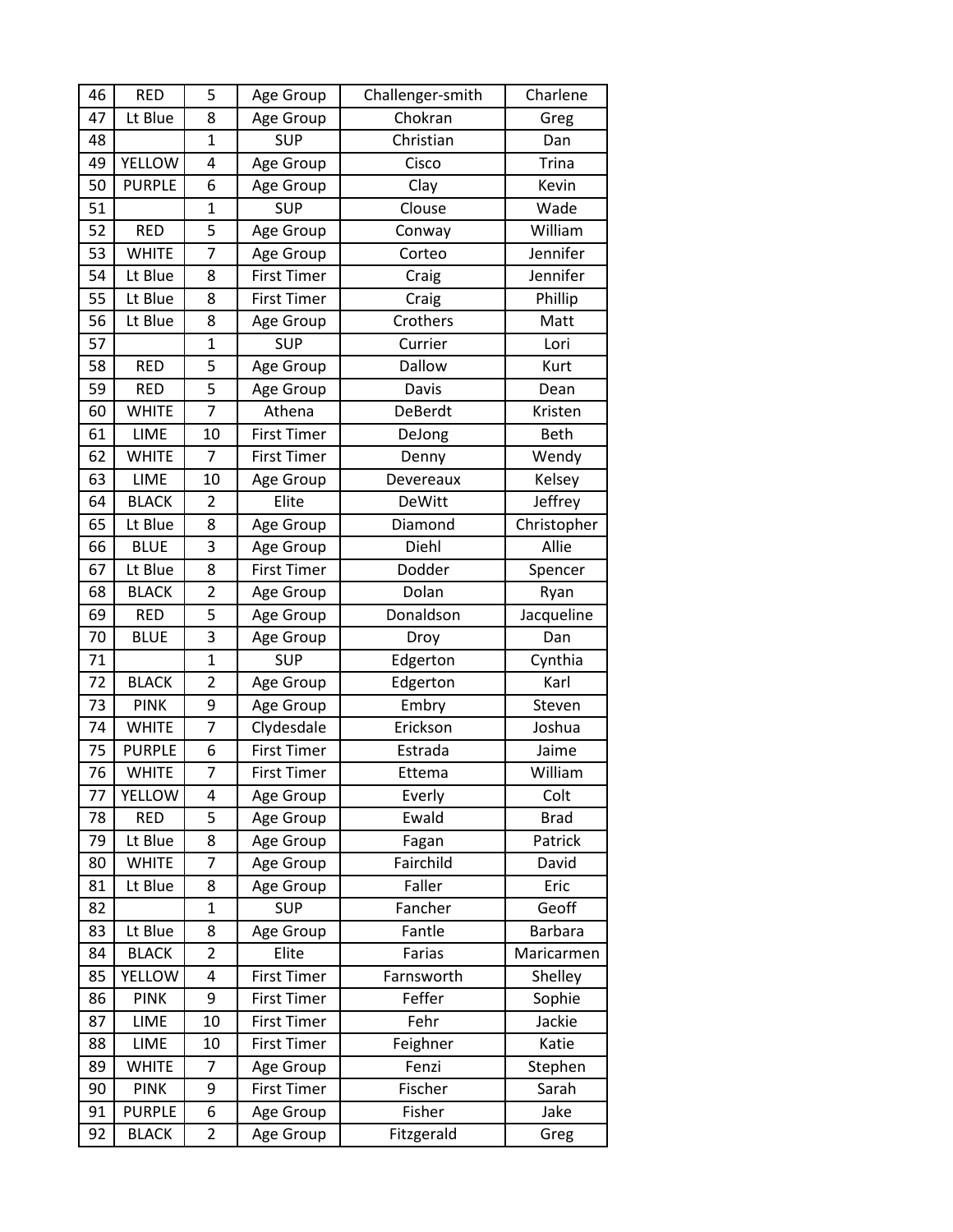| 93  | Lt Blue       | 8              | <b>First Timer</b> | Fleckenstein       | Andy        |
|-----|---------------|----------------|--------------------|--------------------|-------------|
| 94  | <b>RED</b>    | 5              | Age Group          | Flores             | Alex        |
| 95  | <b>WHITE</b>  | 7              | Clydesdale         | Foss               | Christopher |
| 96  | <b>BLACK</b>  | $\overline{2}$ | Age Group          | Friday             | Dylan       |
| 97  | <b>WHITE</b>  | 7              | <b>First Timer</b> | Fry                | Laura       |
| 98  | <b>BLUE</b>   | 3              | Age Group          | Furfine            | Eric        |
| 99  | LIME          | 10             | <b>First Timer</b> | Gabriel            | Katie       |
| 100 | <b>BLACK</b>  | $\overline{2}$ | <b>First Timer</b> | Gates              | Ethan       |
| 101 | <b>BLACK</b>  | $\overline{2}$ | Elite              | Giannetto          | Joe         |
| 102 | <b>RED</b>    | 5              | Age Group          | Gibbons            | Paul        |
| 103 | <b>BLACK</b>  | $\overline{2}$ | Elite              | Gil Moreno de Mora | Rodrigo     |
| 104 | <b>PURPLE</b> | 6              | Age Group          | Gilbert            | Ann         |
| 105 |               | $\mathbf{1}$   | <b>SUP</b>         | Gilpatrick         | Jill        |
| 106 |               | $\mathbf{1}$   | <b>SUP</b>         | Glinka             | Cheryl      |
| 107 | LIME          | 10             | <b>First Timer</b> | Gommel             | Dylan       |
| 108 | <b>BLACK</b>  | $\overline{2}$ | Elite              | Gommel             | Mike        |
| 109 | <b>BLACK</b>  | $\overline{2}$ | Age Group          | Grayson            | Trevor      |
| 110 | <b>PURPLE</b> | 6              | Age Group          | Green              | Jordan      |
| 111 | LIME          | 10             | Age Group          | Greenhouse         | Nicole      |
| 112 | Lt Blue       | 8              | Age Group          | Gregory            | Stephen     |
| 113 | <b>RED</b>    | 5              | Age Group          | Griffin            | Susan       |
| 114 | LIME          | 10             | <b>First Timer</b> | Grossmann          | Leah        |
| 115 | Lt Blue       | 8              | <b>First Timer</b> | Gruntorad          | John        |
| 116 | <b>PINK</b>   | 9              | <b>First Timer</b> | Guse               | Adam        |
| 117 | <b>PINK</b>   | 9              | Age Group          | Gutwein            | Chet        |
| 118 | <b>WHITE</b>  | 7              | Age Group          | Hand               | Unkyong     |
| 119 | <b>RED</b>    | 5              | Age Group          | Hansel             | Erin        |
| 120 | <b>WHITE</b>  | $\overline{7}$ | Age Group          | Harrow             | Libby       |
| 121 | Lt Blue       | 8              | Age Group          | Hassel             | Diana       |
| 122 | <b>PURPLE</b> | 6              | Age Group          | Hector             | Kate        |
| 123 | <b>WHITE</b>  | $\overline{7}$ | Age Group          | Hedlund            | Taylor      |
| 124 | <b>PURPLE</b> | 6              | Age Group          | Heinrich           | Kurt        |
| 125 | <b>WHITE</b>  | $\overline{7}$ | Age Group          | Heitland           | Bethany     |
| 126 | LIME          | 10             | <b>First Timer</b> | Henrichs           | Rachel      |
| 127 | <b>WHITE</b>  | 7              | Clydesdale         | Heustis            | Todd        |
| 128 | <b>WHITE</b>  | 7              | Age Group          | Hinerfeld          | Doug        |
| 129 | <b>RED</b>    | 5              | Age Group          | Horak              | Jace        |
| 130 | <b>BLACK</b>  | $\overline{2}$ | Elite              | Houser             | Daniel      |
| 131 |               | $\mathbf{1}$   | <b>SUP</b>         | Hritz              | Cynta       |
| 132 | <b>PINK</b>   | 9              | Age Group          | Hyman              | Glenn       |
| 133 | <b>YELLOW</b> | 4              | Clydesdale         | Isbrandtsen        | Nicholas    |
| 134 | <b>RED</b>    | 5              | Age Group          | Jackson            | Rick        |
| 135 | LIME          | 10             | <b>First Timer</b> | Jacob              | Michelle    |
| 136 | <b>WHITE</b>  | 7              | Age Group          | Jamieson           | Ben         |
| 137 | <b>RED</b>    | 5              | Age Group          | Jardeleza          | Timothy     |
| 138 | LIME          | 10             | Age Group          | Jellison           | Belinda     |
| 139 | <b>WHITE</b>  | 7              | Age Group          | John               | Daniel      |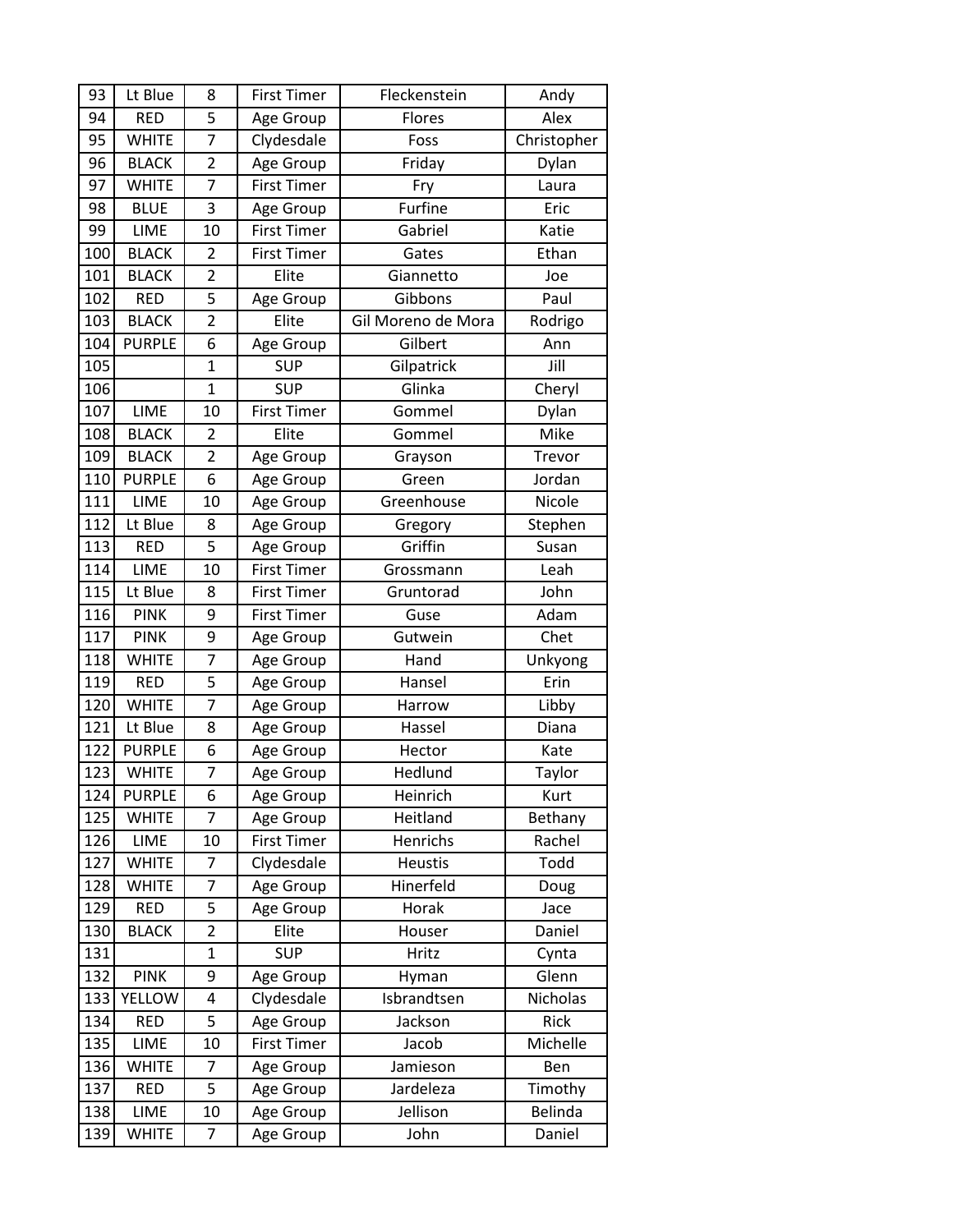| 140 | LIME          | 10             | <b>First Timer</b> | Johnson   | Benjamin        |
|-----|---------------|----------------|--------------------|-----------|-----------------|
| 141 | <b>BLUE</b>   | 3              | Age Group          | Johnson   | Casey           |
| 142 | <b>RED</b>    | 5              | Age Group          | Johnson   | Joshua          |
| 143 | <b>BLACK</b>  | $\overline{2}$ | Elite              | Jones     | Jonah           |
| 144 | <b>RED</b>    | 5              | Age Group          | Jones     | <b>Miles</b>    |
| 145 | <b>BLACK</b>  | $\overline{2}$ | Elite              | Jones     | Rylee           |
| 146 | <b>BLUE</b>   | 3              | <b>First Timer</b> | Juleus    | Jonathan        |
| 147 | <b>YELLOW</b> | 4              | <b>First Timer</b> | Keener    | Jake            |
| 148 | <b>PURPLE</b> | 6              | <b>First Timer</b> | Kelly     | Thomas          |
| 149 | <b>RED</b>    | 5              | Age Group          | Killinger | Andrew          |
| 150 | <b>PINK</b>   | 9              | Age Group          | King      | Kevin           |
| 151 | LIME          | 10             | Age Group          | Kinsley   | <b>Tracy</b>    |
| 152 | <b>WHITE</b>  | 7              | <b>First Timer</b> | Knierim   | Heather         |
| 153 | <b>BLACK</b>  | $\overline{2}$ | Elite              | Koger     | Ivy             |
| 154 | <b>BLUE</b>   | 3              | Age Group          | Koger     | Kitty           |
| 155 | <b>PINK</b>   | 9              | <b>First Timer</b> | Kramer    | Michael         |
| 156 | Lt Blue       | 8              | Clydesdale         | Lago      | Tim             |
| 157 | <b>PURPLE</b> | 6              | Age Group          | Landry    | Paul            |
| 158 | <b>BLACK</b>  | $\overline{2}$ | Age Group          | Lavoie    | Christian       |
| 159 | <b>PINK</b>   | 9              | <b>First Timer</b> | Leadem    | Grant           |
| 160 | <b>WHITE</b>  | 7              | Age Group          | Levine    | Jake            |
| 161 | <b>PINK</b>   | 9              | Age Group          | Levine    | Kayla           |
| 162 | <b>WHITE</b>  | $\overline{7}$ | <b>First Timer</b> | Libby     | Craig           |
| 163 | <b>BLUE</b>   | 3              | Age Group          | Lindsay   | Ramel           |
| 164 | YELLOW        | 4              | Age Group          | Lindstrom | Michael         |
| 165 | LIME          | 10             | <b>First Timer</b> | Lokken    | Ellie           |
| 166 | <b>BLACK</b>  | $\overline{2}$ | Age Group          | Long      | Joseph          |
| 167 | <b>BLACK</b>  | $\overline{2}$ | Age Group          | Lorton    | <b>Brendan</b>  |
| 168 | LIME          | 10             | <b>First Timer</b> | Luca      | <b>DesireeK</b> |
| 169 | <b>WHITE</b>  | 7              | Age Group          | Lucy      | Jeffrey         |
| 170 | <b>RED</b>    | 5              | Age Group          | Lutton    | Michael         |
| 171 | <b>PURPLE</b> | 6              | Age Group          | MacMillan | Annie           |
| 172 | Lt Blue       | 8              | <b>First Timer</b> | Major     | Taylor          |
| 173 | <b>WHITE</b>  | 7              | Age Group          | Mamich    | Dave            |
| 174 |               | $\mathbf{1}$   | <b>SUP</b>         | Manson    | Mackenzie       |
| 175 |               | $\mathbf{1}$   | <b>SUP</b>         | Marks     | Dan             |
| 176 | <b>BLUE</b>   | 3              | Age Group          | Marks     | Kat             |
| 177 | <b>PURPLE</b> | 6              | Age Group          | Marsilio  | Garrett         |
| 178 | <b>BLUE</b>   | 3              | Age Group          | Martin    | Federico        |
| 179 | <b>WHITE</b>  | 7              | Age Group          | Martinez  | Ryan            |
| 180 | <b>PURPLE</b> | 6              | Age Group          | Matheson  | Linda           |
| 181 | Lt Blue       | 8              | Age Group          | Matheson  | Richard         |
| 182 | <b>BLACK</b>  | 2              | Age Group          | Maydew    | <b>Brandon</b>  |
| 183 | <b>RED</b>    | 5              | <b>First Timer</b> | Maydew    | <b>Bret</b>     |
| 184 | <b>BLACK</b>  | $\overline{2}$ | Elite              | McCalmon  | Scott           |
| 185 | <b>YELLOW</b> | 4              | Age Group          | McClary   | Patrick         |
| 186 | <b>PURPLE</b> | 6              | Age Group          | Mccoy     | Harmony         |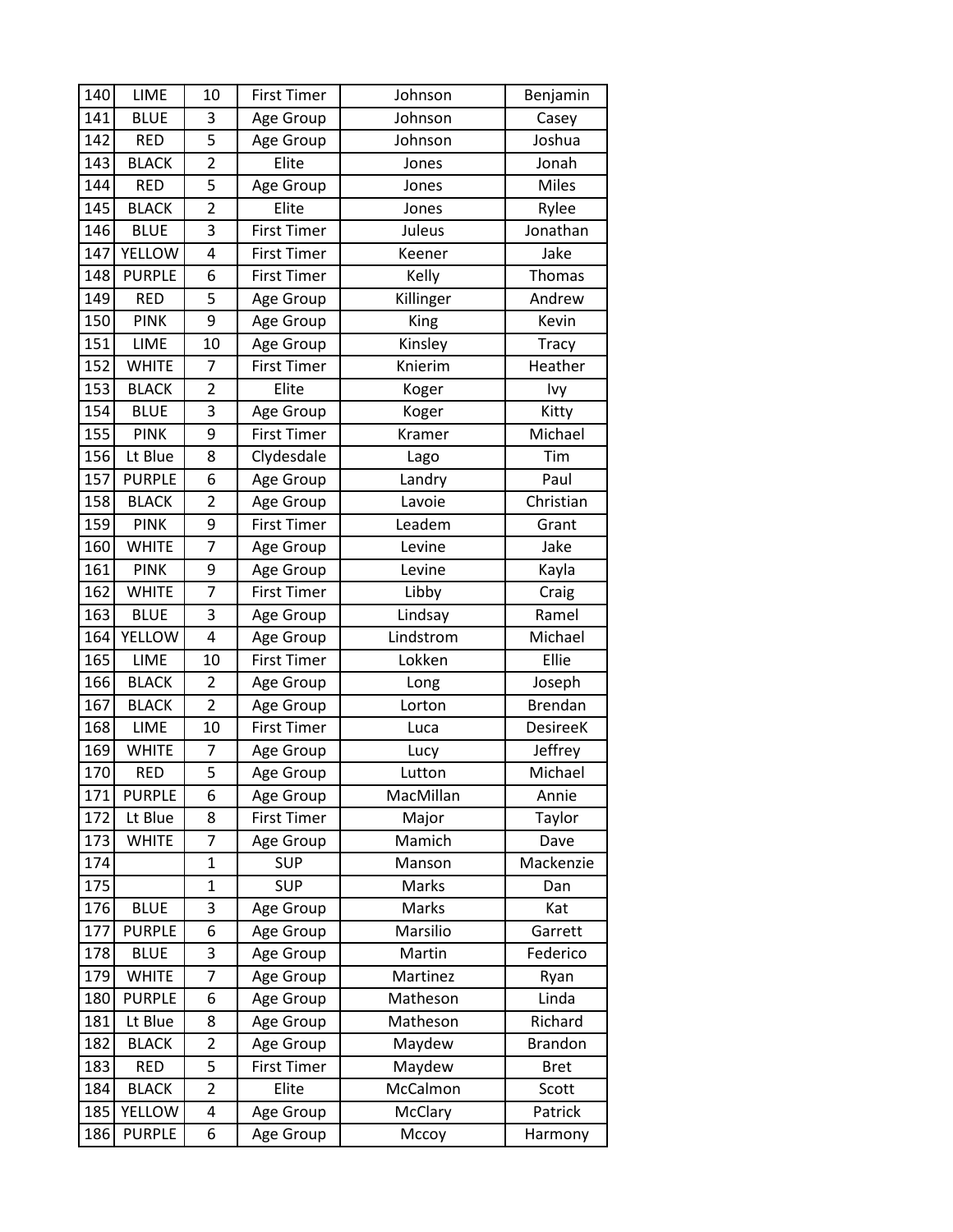| 187 | <b>PINK</b>   | 9              | <b>First Timer</b> | McDaniel          | Jenni       |
|-----|---------------|----------------|--------------------|-------------------|-------------|
| 188 | <b>YELLOW</b> | 4              | Age Group          | McDaniel          | Vaughn      |
| 189 | <b>BLUE</b>   | 3              | Age Group          | McGann            | Michael     |
| 190 | <b>PURPLE</b> | 6              | Age Group          | McGinty           | Patrick     |
| 191 | <b>PINK</b>   | 9              | <b>First Timer</b> | <b>McGuinness</b> | William     |
| 192 | YELLOW        | 4              | Age Group          | McILroy           | James       |
| 193 | <b>RED</b>    | 5              | Age Group          | McMahon           | Chris       |
| 194 | <b>YELLOW</b> | 4              | Age Group          | McManus           | <b>Beth</b> |
| 195 | <b>BLACK</b>  | $\overline{2}$ | Age Group          | Menand            | Jackson     |
| 196 | <b>PURPLE</b> | 6              | Age Group          | Miller            | Kirsten     |
| 197 | <b>BLUE</b>   | 3              | Age Group          | Mills             | Jason       |
| 198 |               | $\overline{1}$ | <b>SUP</b>         | Modesitt          | Lindsey     |
| 199 | <b>BLUE</b>   | 3              | Age Group          | Morgan            | Jael        |
| 200 | <b>WHITE</b>  | $\overline{7}$ | Age Group          | Morgan            | Mike        |
| 201 | <b>PURPLE</b> | 6              | Age Group          | Morgenthau        | Julia       |
| 202 | <b>PINK</b>   | 9              | <b>First Timer</b> | Morrissette       | Neil        |
| 203 | <b>BLUE</b>   | 3              | Age Group          | Morse             | Adam        |
| 204 | <b>PINK</b>   | 9              | <b>First Timer</b> | Morsillo          | Taylor      |
| 205 | <b>WHITE</b>  | $\overline{7}$ | <b>First Timer</b> | Mottinger         | Casey       |
| 206 | <b>YELLOW</b> | 4              | <b>First Timer</b> | Mowinckel         | Erland      |
| 207 | <b>YELLOW</b> | 4              | <b>First Timer</b> | Mowinckel         | Lauren      |
| 208 | <b>BLUE</b>   | 3              | Age Group          | Nelson            | Anthony     |
| 209 | <b>PINK</b>   | 9              | Age Group          | Newsom            | Ruth        |
| 210 | LIME          | 10             | <b>First Timer</b> | Olson             | Colleen     |
| 211 | <b>PURPLE</b> | 6              | Age Group          | Olson             | Mark        |
| 212 | <b>YELLOW</b> | 4              | <b>First Timer</b> | Orr               | Jeremy      |
| 213 | <b>BLUE</b>   | 3              | Age Group          | Ortega            | Ivan        |
| 214 | YELLOW        | 4              | Age Group          | Paetzel           | Mike        |
| 215 | LIME          | 10             | <b>First Timer</b> | Pelzl             | Michael     |
| 216 | <b>RED</b>    | 5              | <b>First Timer</b> | Pennock           | Landis      |
| 217 |               | $\overline{1}$ | <b>SUP</b>         | Peterson          | Arik        |
| 218 |               | $\mathbf{1}$   | <b>SUP</b>         | Peterson          | Shelly      |
| 219 | Lt Blue       | 8              | Age Group          | petterle          | Joel        |
| 220 | Lt Blue       | 8              | Age Group          | Petterle          | Joshua      |
| 221 | <b>WHITE</b>  | 7              | <b>First Timer</b> | Phillips          | Tyler       |
| 222 |               | $\mathbf{1}$   | <b>SUP</b>         | Pierce            | Mary        |
| 223 | <b>RED</b>    | 5              | Age Group          | Pierce            | Mike        |
| 224 | LIME          | 10             | Age Group          | Pigott            | Fiona       |
| 225 | <b>WHITE</b>  | 7              | Age Group          | Ping              | Jenifer     |
| 226 | LIME          | 10             | <b>First Timer</b> | Poplett           | Paul        |
| 227 | LIME          | 10             | <b>First Timer</b> | Poplett           | Trina       |
| 228 | <b>BLACK</b>  | $\overline{2}$ | Age Group          | Powell            | Karly       |
| 229 | <b>WHITE</b>  | 7              | Age Group          | Pribesh           | Mike        |
| 230 | <b>YELLOW</b> | 4              | Age Group          | Pruitt            | Virginia    |
| 231 | Lt Blue       | 8              | First Timer        | Quandt            | Heather     |
| 232 | <b>PINK</b>   | 9              | Age Group          | Quinn             | Patrick     |
| 233 | <b>PINK</b>   | 9              | Age Group          | Rathod            | Jesse       |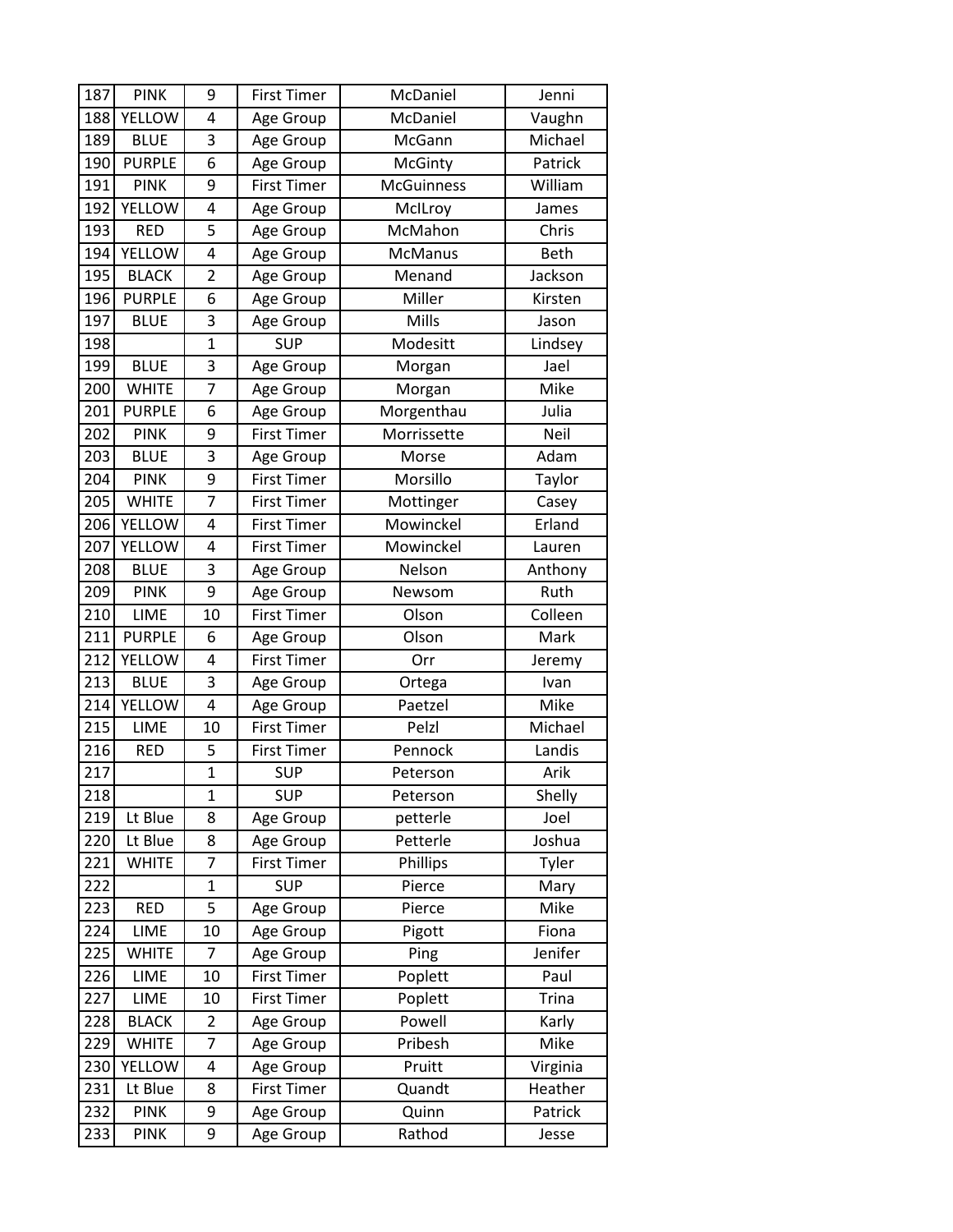| 234 | <b>RED</b>    | 5              | <b>First Timer</b> | Ricca        | Elijah        |
|-----|---------------|----------------|--------------------|--------------|---------------|
| 235 | YELLOW        | 4              | Age Group          | Richardson   | Jason         |
| 236 | <b>BLUE</b>   | 3              | Age Group          | Richardson   | <b>Travis</b> |
| 237 | LIME          | 10             | <b>First Timer</b> | Righter      | Derek         |
| 238 | <b>PURPLE</b> | 6              | Age Group          | Rinella      | Alexandria    |
| 239 | <b>PURPLE</b> | 6              | Age Group          | Ripingill    | Kaden         |
| 240 | LIME          | 10             | Clydesdale         | Robinson     | Arnold        |
| 241 | LIME          | 10             | <b>First Timer</b> | Rodriguez    | Emmanuel      |
| 242 |               | $\mathbf{1}$   | <b>SUP</b>         | Roff         | Jim           |
| 243 | <b>WHITE</b>  | 7              | <b>First Timer</b> | Rogers       | Kelbi         |
| 244 | <b>BLUE</b>   | 3              | Age Group          | Ross         | Dave          |
| 245 | <b>PURPLE</b> | 6              | Age Group          | Roth         | Kate          |
| 246 | <b>PINK</b>   | 9              | <b>First Timer</b> | Rotondo      | Peter         |
| 247 |               | $\overline{1}$ | <b>SUP</b>         | Ruppel       | Frank         |
| 248 | <b>RED</b>    | 5              | <b>First Timer</b> | Ryan         | Jenny         |
| 249 | <b>BLACK</b>  | $\overline{2}$ | Age Group          | Ryan         | Michael       |
| 250 | <b>BLUE</b>   | 3              | Age Group          | Ryburn       | Clancy        |
| 251 | <b>BLUE</b>   | 3              | Age Group          | Ryburn       | Roger         |
| 252 | <b>PINK</b>   | 9              | Age Group          | Sabaka       | Lyndsay       |
| 253 | Lt Blue       | 8              | <b>First Timer</b> | Sadorf       | Daniela       |
| 254 | <b>RED</b>    | 5              | Age Group          | Scheel       | Alexa         |
| 255 |               | $\mathbf{1}$   | <b>SUP</b>         | Schenbeck    | Susan         |
| 256 | <b>PINK</b>   | 9              | Age Group          | Schmeets     | Jamie         |
| 257 | <b>PURPLE</b> | 6              | Age Group          | Schmeets     | Stu           |
| 258 | LIME          | 10             | <b>First Timer</b> | Schmidt      | Rory          |
| 259 | <b>BLUE</b>   | 3              | Age Group          | Schnitzspahn | Scott         |
| 260 | <b>BLUE</b>   | 3              | Age Group          | Schulter     | Sylvia        |
| 261 | <b>PINK</b>   | 9              | <b>First Timer</b> | Scott        | Michael       |
| 262 | Lt Blue       | 8              | <b>First Timer</b> | Seaton       | Lauren        |
| 263 | LIME          | 10             | <b>First Timer</b> | Sederberg    | Jean          |
| 264 | <b>RED</b>    | 5              | Age Group          | Segrest      | Wendy         |
| 265 | <b>PINK</b>   | 9              | <b>First Timer</b> | Seiken       | Roger         |
| 266 | Lt Blue       | 8              | <b>First Timer</b> | Seitz        | Valerie       |
| 267 | <b>BLUE</b>   | 3              | Age Group          | Sergott      | Patrick       |
| 268 | <b>BLUE</b>   | 3              | Age Group          | Setzke       | Dave          |
| 269 |               | $\mathbf{1}$   | <b>SUP</b>         | Shapiro      | Hal           |
| 270 | Lt Blue       | 8              | <b>First Timer</b> | Shibe        | Colton        |
| 271 | YELLOW        | 4              | Age Group          | Short        | Lee Ann       |
| 272 | <b>PINK</b>   | 9              | Age Group          | Showers      | Danny         |
| 273 | LIME          | 10             | <b>First Timer</b> | Shuman       | Jill          |
| 274 |               | 1              | <b>SUP</b>         | Shupe        | Jeff          |
| 275 | <b>BLACK</b>  | $\overline{2}$ | Age Group          | Silver       | Kiki          |
| 276 | <b>BLACK</b>  | $\overline{2}$ | Elite              | Silver       | Scott         |
| 277 | LIME          | 10             | <b>First Timer</b> | Simpson      | Adam          |
| 278 |               | 1              | <b>SUP</b>         | Sims         | Collien       |
| 279 |               | $\mathbf{1}$   | <b>SUP</b>         | Sims         | Tucker        |
| 280 | Lt Blue       | 8              | <b>First Timer</b> | Siskowic     | Tyler         |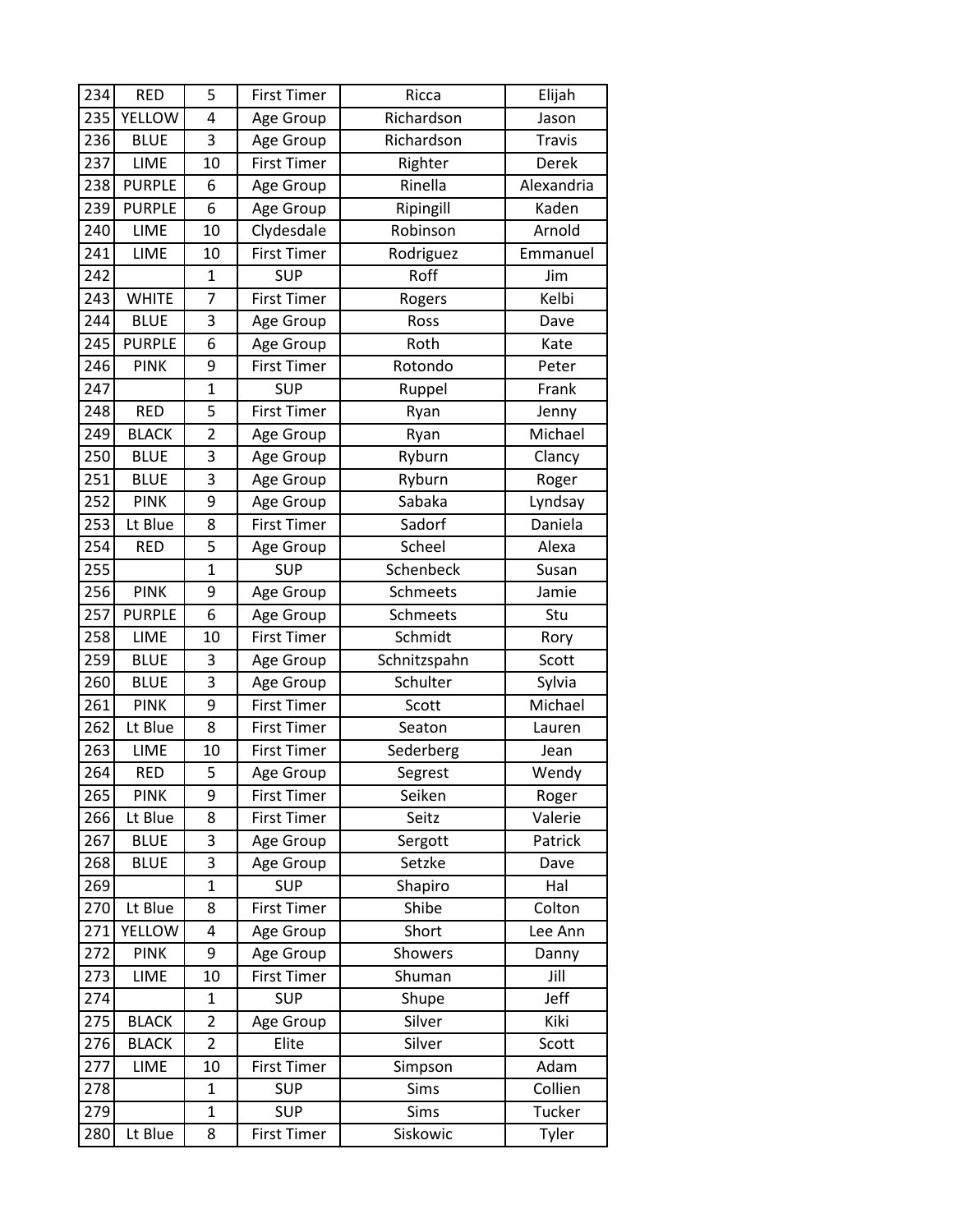| 281 | <b>RED</b>    | 5              | <b>First Timer</b> | Skudneski      | Travlor      |
|-----|---------------|----------------|--------------------|----------------|--------------|
| 282 | Lt Blue       | 8              | Age Group          | Smith          | Darin        |
| 283 | <b>BLUE</b>   | 3              | Age Group          | Smith          | Jason        |
| 284 | <b>PURPLE</b> | 6              | Age Group          | Smith          | Jesse        |
| 285 | <b>WHITE</b>  | 7              | Age Group          | Smith          | Kaira        |
| 286 | <b>PURPLE</b> | 6              | Age Group          | Smith          | Patrick      |
| 287 | <b>PURPLE</b> | 6              | Age Group          | Smith          | Robert       |
| 288 | <b>BLUE</b>   | 3              | Age Group          | Smith          | Stephanie    |
| 289 | <b>PURPLE</b> | 6              | Age Group          | Smyth          | Adrianna     |
| 290 | <b>YELLOW</b> | 4              | Age Group          | Snider         | Amy          |
| 291 | <b>BLUE</b>   | 3              | Age Group          | Snow           | Jack         |
| 292 | <b>BLACK</b>  | $\overline{2}$ | Age Group          | Snowberg       | Eric         |
| 293 | Lt Blue       | 8              | Clydesdale         | Snyder         | James        |
| 294 | <b>BLUE</b>   | 3              | Age Group          | Snyder         | Jeanine      |
| 295 | <b>YELLOW</b> | 4              | Age Group          | Soffe          | Greg         |
| 296 | <b>RED</b>    | 5              | Age Group          | Southern       | Josh         |
| 297 | LIME          | 10             | Age Group          | St Louis       | Elizabeth    |
| 298 | LIME          | 10             | Age Group          | St Louis       | Sarah        |
| 299 | YELLOW        | 4              | Age Group          | St.Martin      | <b>Bryan</b> |
| 300 | <b>PINK</b>   | 9              | Age Group          | St.Martin      | Matt         |
| 301 | <b>BLACK</b>  | $\overline{2}$ | Elite              | Stackhouse     | Todd         |
| 302 | <b>PINK</b>   | 9              | <b>First Timer</b> | <b>Staires</b> | Maya         |
| 303 | YELLOW        | 4              | Age Group          | Stanton        | Marty        |
| 304 | <b>PINK</b>   | 9              | <b>First Timer</b> | Steinbrenner   | Jochen       |
| 305 | <b>PURPLE</b> | 6              | Age Group          | Stewart        | Marc         |
| 306 | <b>RED</b>    | 5              | Age Group          | Stewart        | Richard      |
| 307 | <b>BLUE</b>   | 3              | Age Group          | Stockreef      | Rick         |
| 308 | LIME          | 10             | <b>First Timer</b> | <b>Storms</b>  | Kelly        |
| 309 | <b>PURPLE</b> | 6              | Age Group          | Stowell        | Kelcey       |
| 310 |               | 1              | <b>SUP</b>         | Strange        | Ann          |
| 311 | <b>RED</b>    | 5              | <b>First Timer</b> | Street         | <b>Brian</b> |
| 312 | LIME          | 10             | First Timer        | <b>Streets</b> | Clarice      |
| 313 | <b>PINK</b>   | 9              | Age Group          | Suthiwan       | Khem         |
| 314 | <b>PINK</b>   | 9              | Age Group          | Swigris-Winner | Jody         |
| 315 | LIME          | 10             | Age Group          | Szafranowski   | Doug         |
| 316 | <b>BLACK</b>  | $\overline{2}$ | Age Group          | Taylor         | Katie        |
| 317 | LIME          | 10             | Age Group          | Thielman       | Kacie        |
| 318 | <b>YELLOW</b> | 4              | Age Group          | Thompson       | David        |
| 319 |               | $\mathbf{1}$   | <b>SUP</b>         | Tomsen         | Julia        |
| 320 | <b>PINK</b>   | 9              | <b>First Timer</b> | Tornillo       | Siena        |
| 321 | <b>PINK</b>   | 9              | Age Group          | Totura         | Kelsey       |
| 322 | <b>BLACK</b>  | $\overline{2}$ | Age Group          | <b>Trask</b>   | Todd         |
| 323 | <b>RED</b>    | 5              | Age Group          | Trimarchi      | Michael      |
| 324 | <b>BLACK</b>  | $\overline{2}$ | Age Group          | Trombley       | Matt         |
| 325 | YELLOW        | 4              | Age Group          | Tuggle         | Timothy      |
| 326 | <b>WHITE</b>  | 7              | Clydesdale         | Tyrrell        | Jim          |
| 327 | <b>PINK</b>   | 9              | Age Group          | Vande Kieft    | Ryan         |